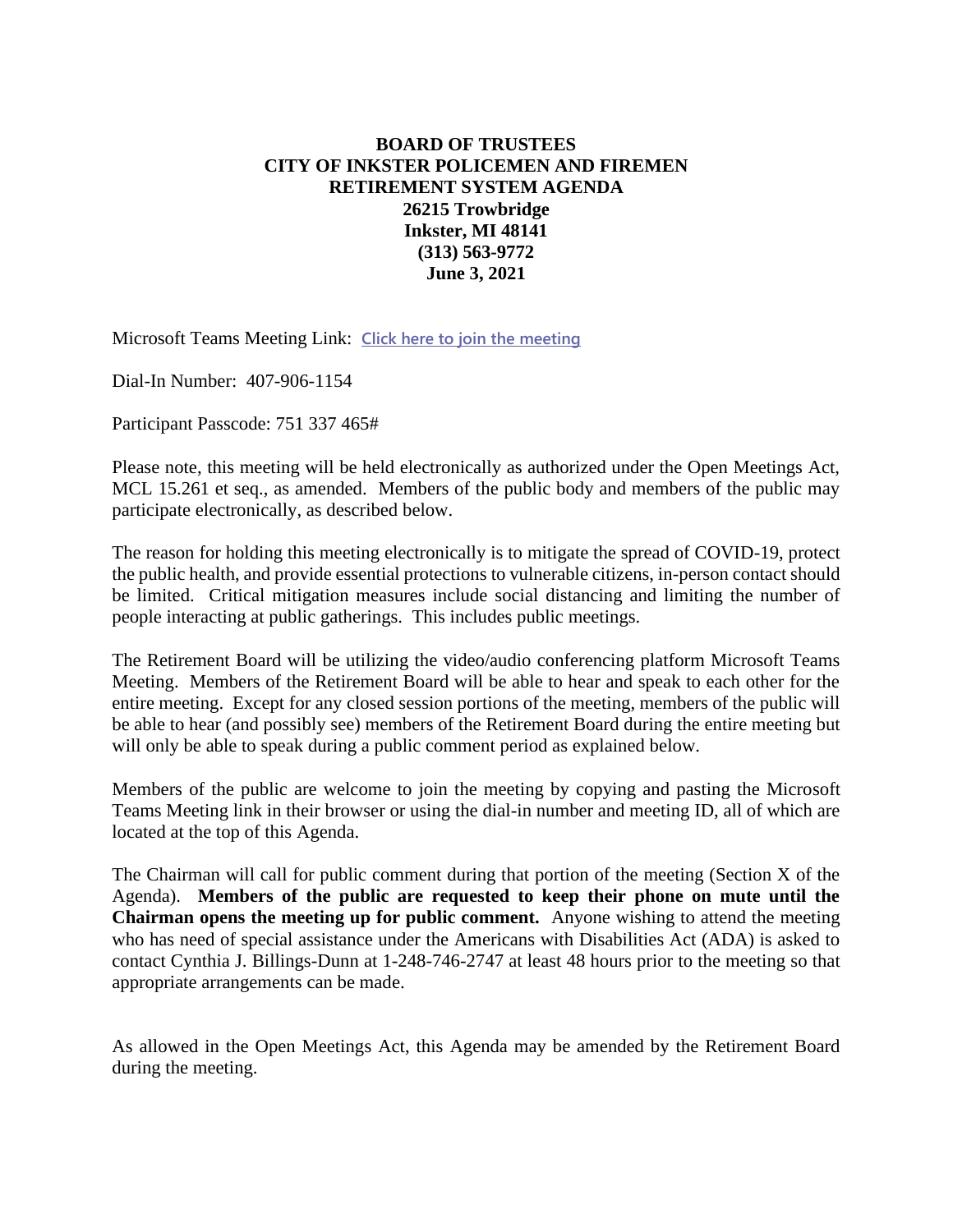# **BOARD OF TRUSTEES CITY OF INKSTER POLICEMEN AND FIREMEN RETIREMENT SYSTEM AGENDA 26215 Trowbridge Inkster, MI 48141 (313) 563-9772 June 3, 2021**

# **AGENDA**

Pursuant to the Michigan Open Meetings Act, MCL 15.261 et seq. in response to the statewide state of emergency due to the novel Coronavirus (COVID-19) this meeting will be held electronically.

## **I. Call meeting to order**

## **II. Roll call**

- Jason Kaye
- Barry O'Bryan
- Sandra Watley
- Velma Overman

#### **III. Amendments to Agenda**

#### **IV. Consent Agenda (These items may be approved under one motion)(Tab 1)**

- A. Approval of Minutes from May 6, 2021 Meeting.
- B. Invoice from Loomis Sayles for Investment Management Fees 1<sup>st</sup> Quarter 2021 in the amount of \$10,471.12.

#### **V. New Business**

- A. Actuarial Experience Study, Presentation by Foster & Foster. **(Tab 2)**
- B. Employer Contributions Paid from July 1, 2020 to Present. **(Tab 3)**

#### **VI. Old Business**

- A. Trustee terms expiring on December 31, 2019.
	- Mayor's appointee.
- B. Deferred Vested Member Anthony Javonavich request for benefit calculation. **(Tab 4)**
- C. Charles Cobble Request for a Refund of Accumulated Contributions. **(Tab 5)**
- D. Member Jeffery Glenn Smith Application for Retirement Effective July 12, 2021. **(Tab 6)**